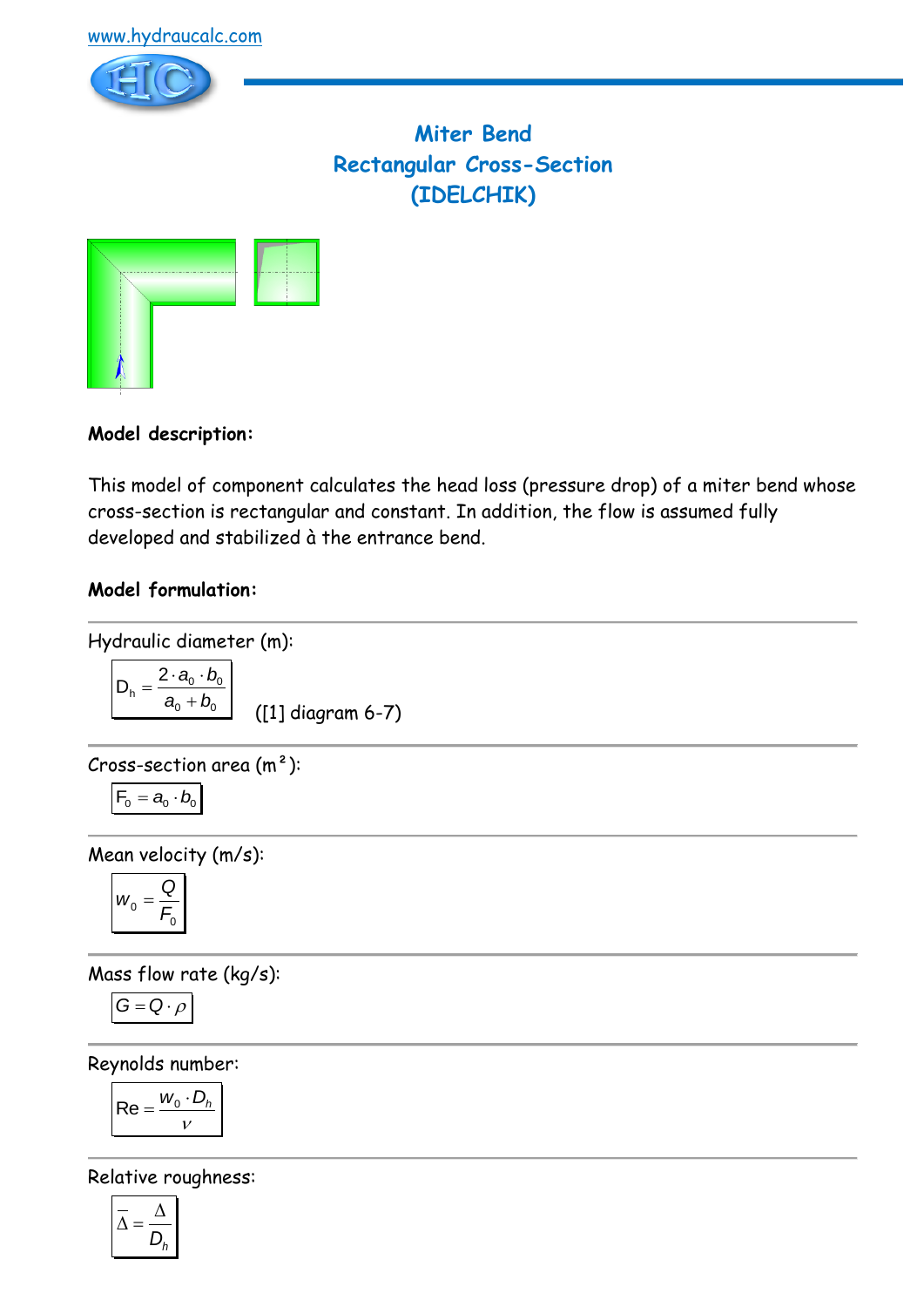Coefficient of effect of the roughness:

 $k_{\Delta} = f(\overline{\text{Re}, \overline{\Delta}})$ 

([1] diagram 6-6)

|             | Re                |                                              |
|-------------|-------------------|----------------------------------------------|
|             | $3.10^3 - 4.10^4$ | > 4.10 <sup>4</sup>                          |
|             | 1.0               | 1.0                                          |
| $0 - 0.001$ | 1.0               | $1 + 0.5 \cdot 10^3 \cdot \overline{\Delta}$ |
| > 0.001     | 1.0               | 1.5                                          |

Coefficient of effect of the Reynolds number (Re  $\geq 10^4$ ):



Coefficient of effect of the angle:

 $A = f(\delta)$ 

([1] diagram 6-7)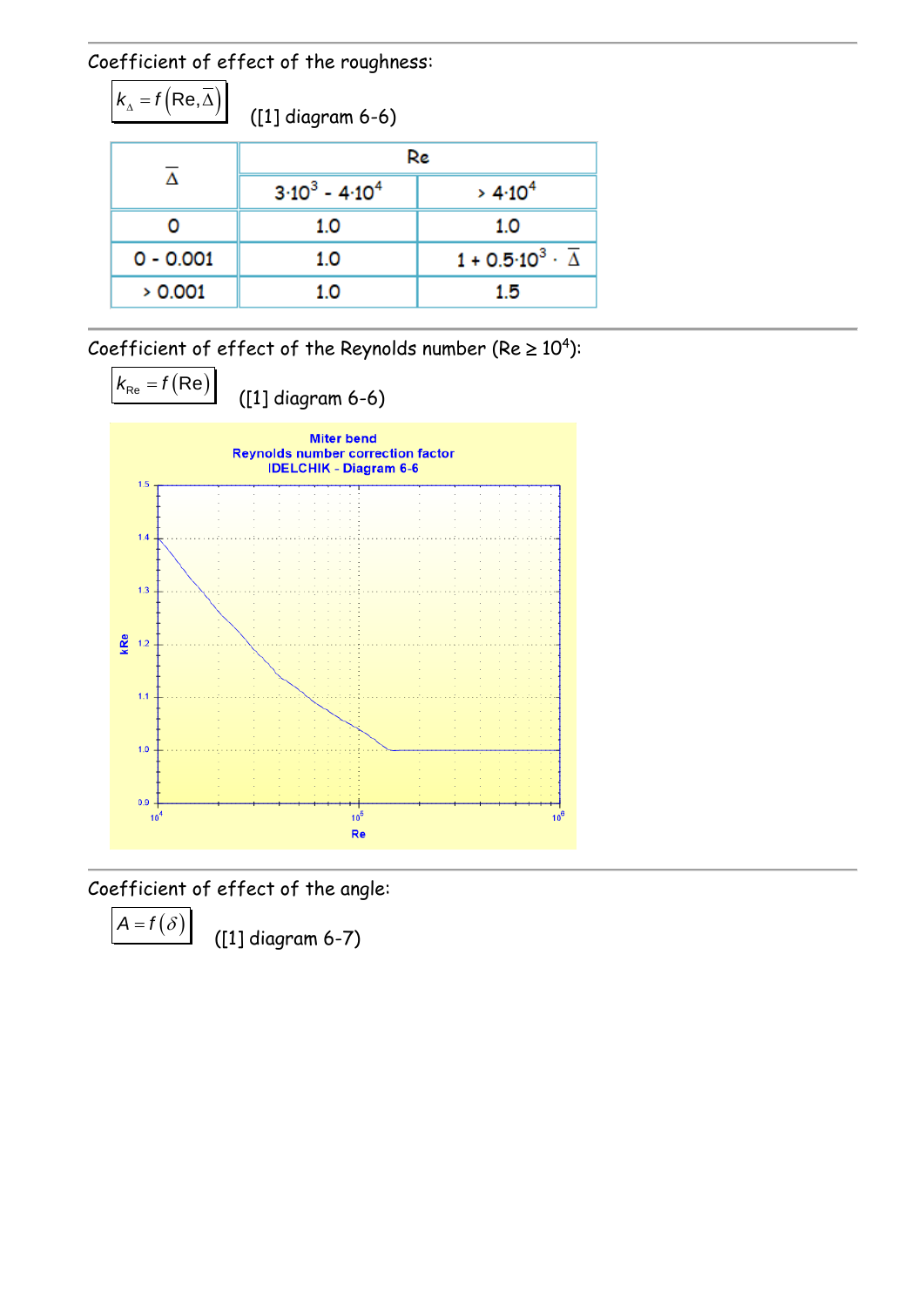

Coefficient of effect of the relative elongation of the cross section:



Coefficient of local resistance:

 $\zeta_{loc} = f(\delta)$ 

([1] diagram 6-7)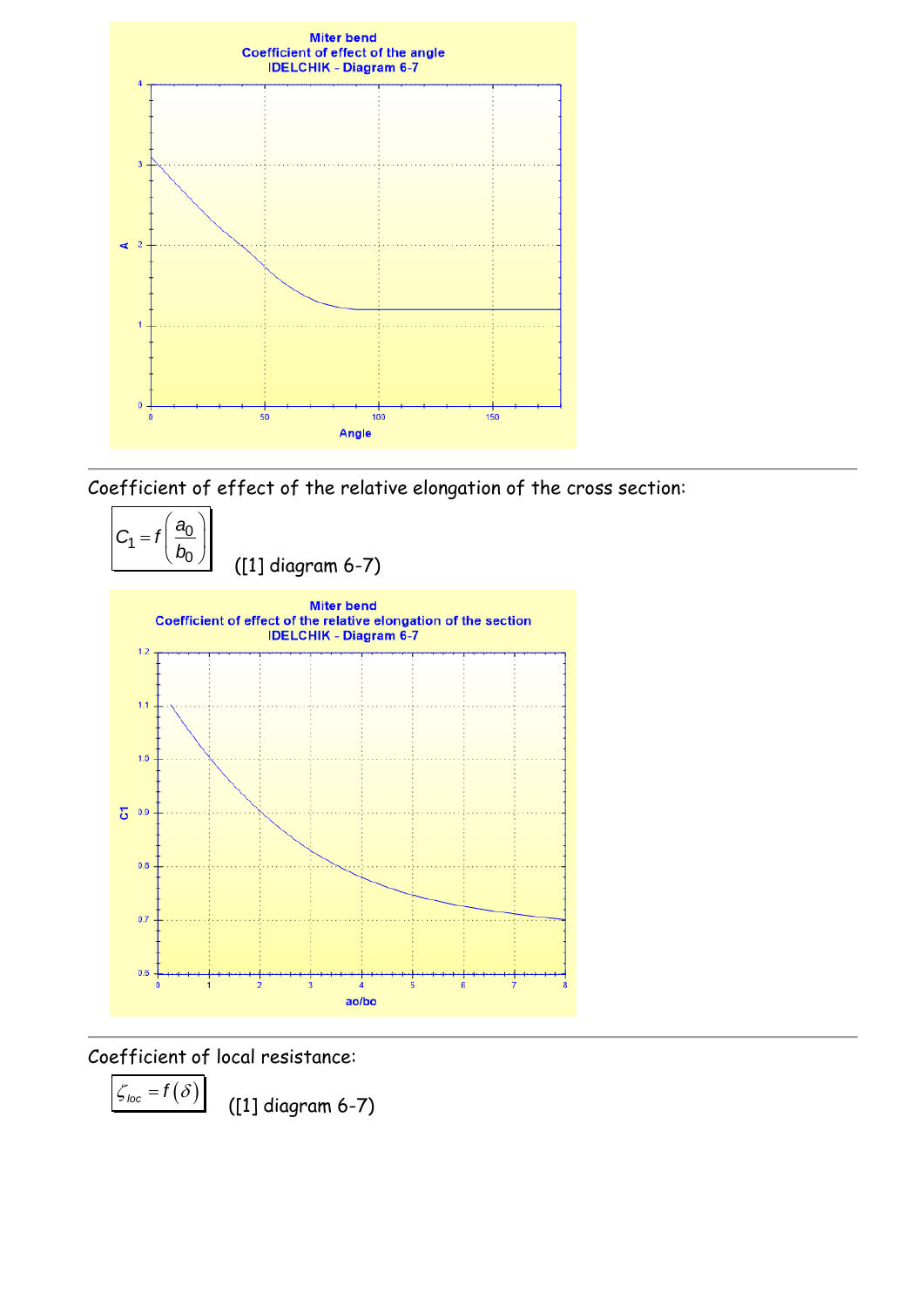

Total pressure loss coefficient (based on the mean velocity in the bend):

 $\zeta = k_{\text{A}} \cdot k_{\text{Re}} \cdot C_{1} \cdot A \cdot \zeta_{\text{loc}}$ 

([1] diagram 6-7)

Darcy friction factor:

 See Straight Pipe - [Rectangular Cross-Section and Nonuniform Roughness Walls](file:///G:/HydrauCalc/Aide%20-%20CHM/Sources%20doc/Composants/Tuyau%20rectiligne/Tuyau%20rectiligne%20-%20Section%20rectangulaire/IDELCHIK%20(nonuniform%20roughness%20walls).htm)  [\(IDELCHIK\)](file:///G:/HydrauCalc/Aide%20-%20CHM/Sources%20doc/Composants/Tuyau%20rectiligne/Tuyau%20rectiligne%20-%20Section%20rectangulaire/IDELCHIK%20(nonuniform%20roughness%20walls).htm)

■ Darcy friction factor for circular cross-section

$$
\lambda_{\text{circ}} = f\left(\text{Re}, \frac{\Delta}{D_h}\right)
$$

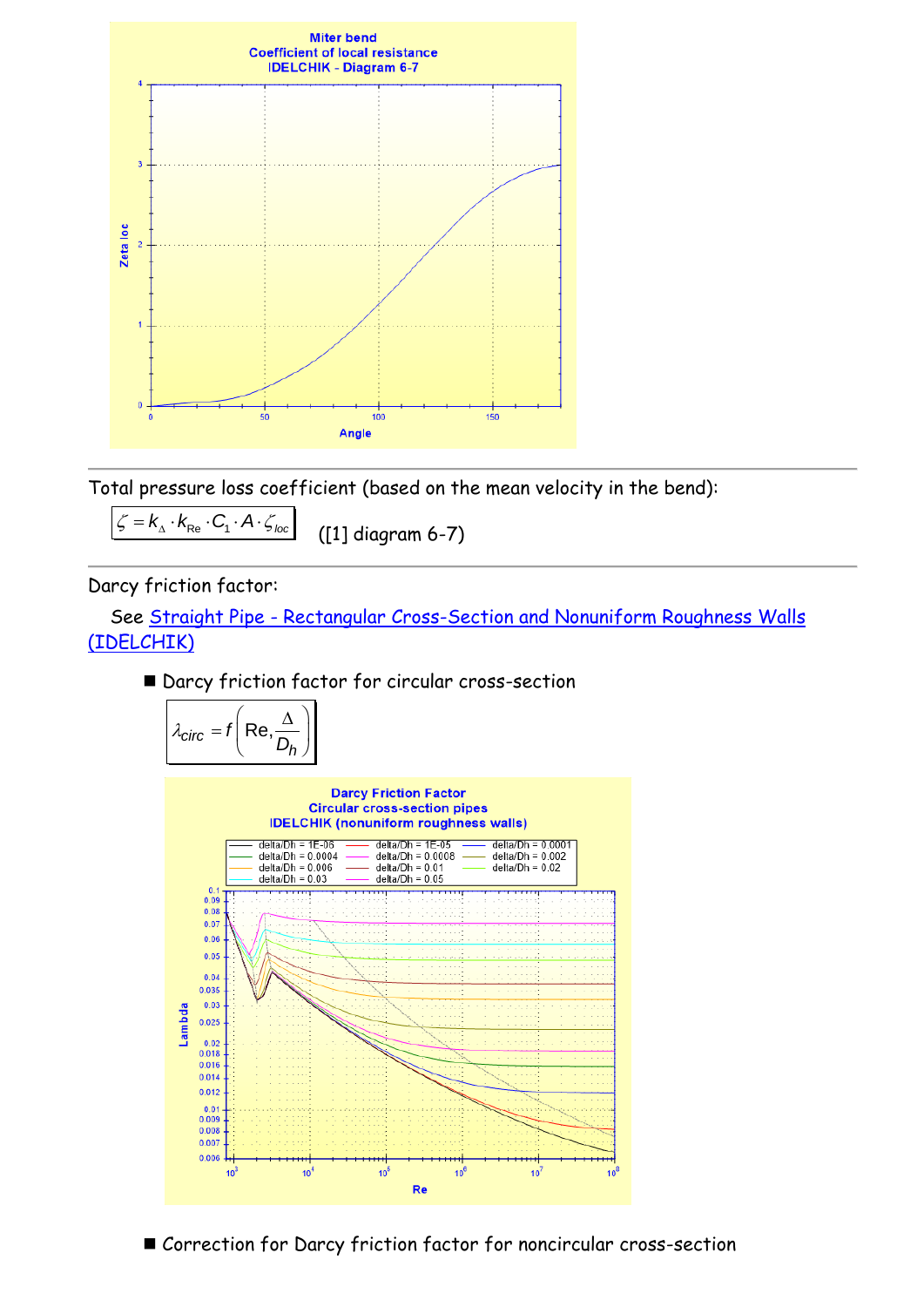



 $\lambda_{rect} = \lambda_{circ} \cdot k_{non-c}$ ([1] diagram 2.6)

Straight length of equivalent pressure loss (m):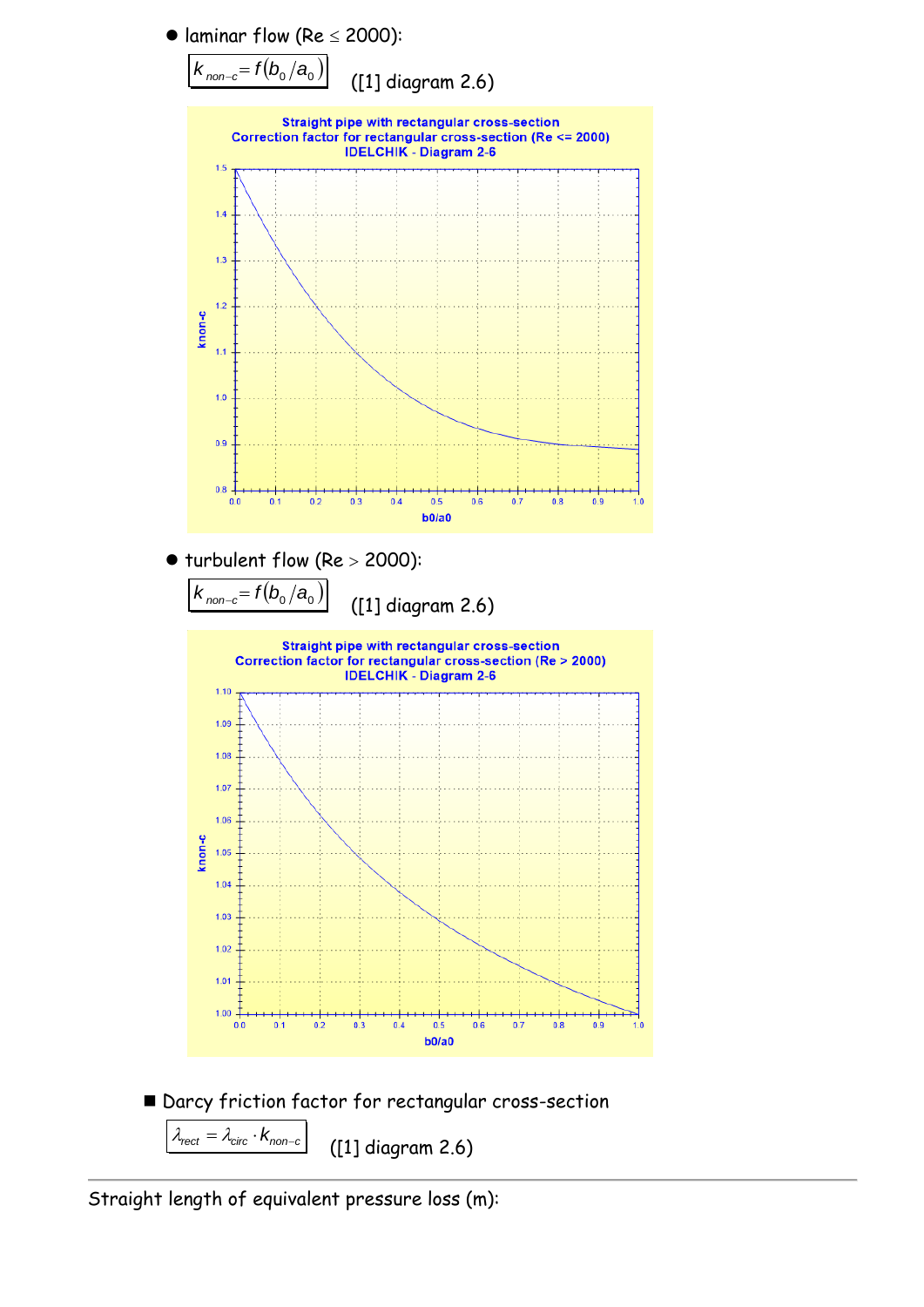$$
L_{eq} = \zeta \cdot \frac{D_h}{\lambda_{rect}}
$$

Total pressure loss (Pa):

 $\overline{2}$  $\Delta P = \zeta \cdot \frac{\rho \cdot w_0^2}{2}$ 

([1] diagram 6-7)

Total head loss of fluid (m):

$$
\Delta H = \zeta \cdot \frac{w_0^2}{2 \cdot g}
$$

Hydraulic power loss (W):

 $Wh = \Delta P \cdot Q$ 

## **Symbols, Definitions, SI Units:**

| αo                  | Rectangular cross-section width (m)                                      |
|---------------------|--------------------------------------------------------------------------|
| b <sub>0</sub>      | Rectangular cross-section height (m)                                     |
| Dh                  | Bend hydraulic diameter (m)                                              |
| F <sub>0</sub>      | Cross-sectional area $(m2)$                                              |
| Q                   | Volume flow rate $(m^3/s)$                                               |
| W <sub>0</sub>      | Mean velocity (m/s)                                                      |
| G                   | Mass flow rate (kg/s)                                                    |
| Re                  | Reynolds number ()                                                       |
| Δ                   | Absolute roughness of walls (m)                                          |
| $\overline{\Delta}$ | Relative roughness of walls ()                                           |
| $\mathsf{k}_\Delta$ | Coefficient that allows for the effect of the roughness                  |
| k <sub>Re</sub>     | Coefficient that allows for the effect of the Reynolds number            |
| $\delta$            | Angle of the bend $(°)$                                                  |
| A                   | Coefficient that allows for the effect of the angle                      |
| $C_{1}$             | Coefficient that allows for the effect of the relative elongation of the |
|                     | cross section                                                            |
| $\zeta$ loc         | Coefficient of local resistance ()                                       |
| ζ                   | Total pressure loss coefficient (based on the mean velocity in the bend) |
|                     | $\Omega$                                                                 |
| $\lambda$ circ      | Darcy friction coefficient for circular cross-section ()                 |
| $\lambda$ rect      | Darcy friction coefficient for rectangular cross-section ()              |
| $K_{\text{non-c}}$  | Correction for Darcy friction factor for noncircular cross-section ()    |
| Leg                 | Straight length of equivalent pressure loss (m)                          |
| $\Delta P$          | Total pressure loss (Pa)                                                 |
| ΔH                  | Total head loss of fluid (m)                                             |
| Wh                  | Hydraulic power loss (W)                                                 |
| $\rho$              | Fluid density $(kg/m^3)$                                                 |
| $\mathbf v$         | Fluid kinematic viscosity $(m^2/s)$                                      |
| 9                   | Gravitational acceleration $(m/s^2)$                                     |